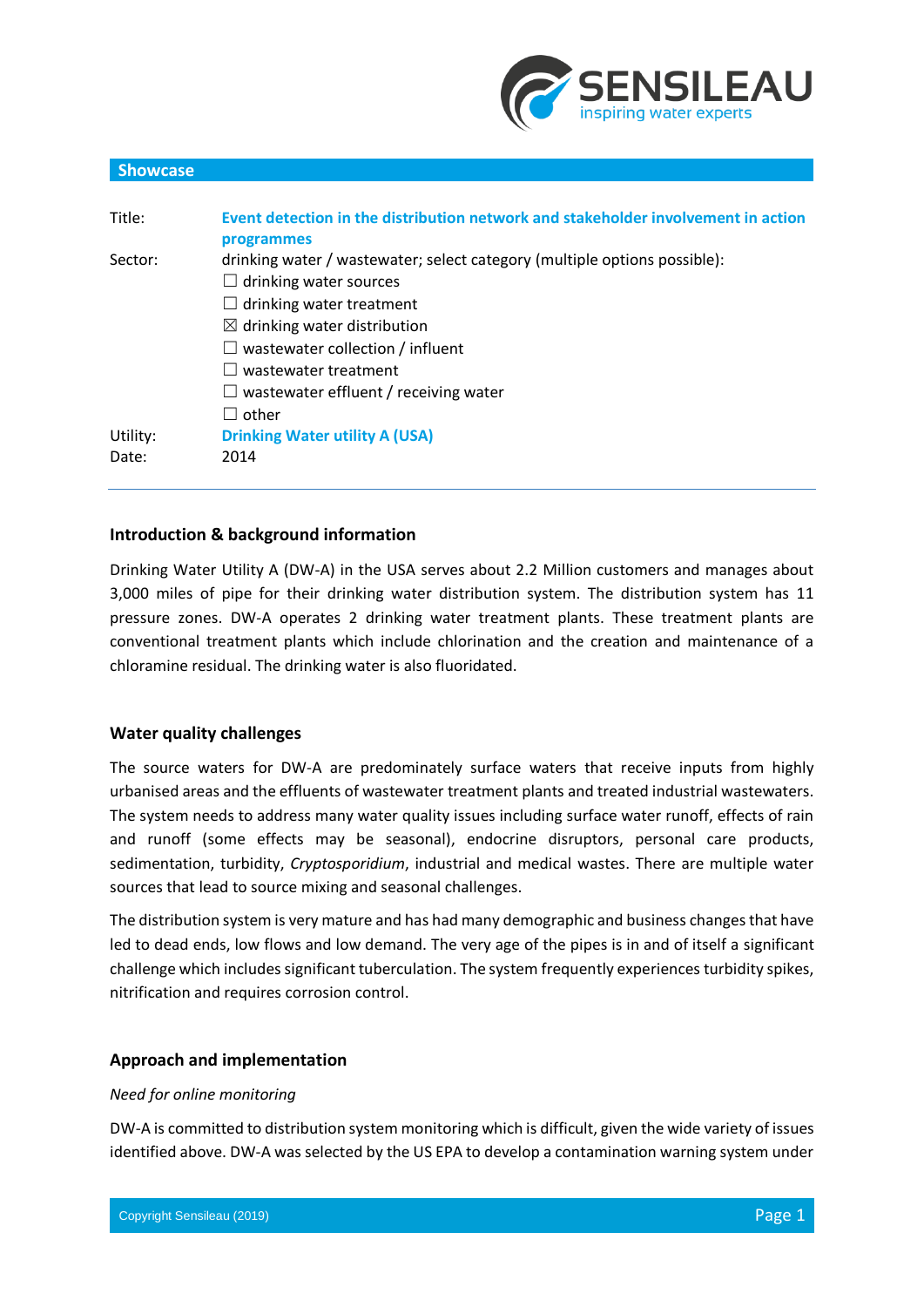

a Water Security Initiative grant, which aimed to develop an early warning system for contamination of drinking water systems. In addition, DW-A monitors for the following other purposes:

- Operational control online data is now used as a stimulus to treatment strategies. Treatment operators regularly use these data to adjust dosages and treatment. Online monitoring provides continuous data and allows comparisons between time periods.
- Residual monitoring and maintenance There are many uses for chlorine residual monitoring, including operational maintenance of the residual and as an indicator of other issues. Chlorine residual decay at dead ends is used to determine when enhanced flushing is needed.
- Understanding of hydrodynamics and water quality Online water quality monitors are very effective at understanding water movements and mixing in a distribution system. Conductivity is useful in identifying water sources and mixing.
- Trouble shooting When issues arise, online water quality data is useful in diagnosing the problems and in developing options for resolution.
- Customer complaints Online water quality data are useful in addressing customer complaints.
- Consumer outreach Online water quality data are useful in explaining water quality and challenges in discussions with clients and regulators. When there are taste- and odour problems, the online water quality data are often useful in helping to identify possible causes and resolutions.
- Research Online water quality data are used for research, including understanding water quality processes and patterns in source waters, treatment trains and the distribution system. Water quality data are also useful in understanding the effects of changesin treatments and in evaluating alternatives and new technologies.
- Source water monitoring for management and for advising treatment process.

# *Implementation at the Navy Yard*

In a large city, demographics and businesses change. The demands for water change in different areas based on business, economy and technology. For example, the Navy Yard in the supply area of DW-A was a very active area for a long time. When the number and types of ships being built changed, so did the demand for water. Locations which once used extensive amounts of water to support large transient staffs and manufacturing no longer had the same demand, leading to low demand, low flows, chlorine decay, nitrification and many other water quality issues. Online instruments were used to better quantify the issues and help engineers and water quality specialists identify and implement options for improving water quality. Using online instruments, numerous measurements were possible including the collection of time series data. This allowed a better understanding of the processes and mitigation approaches could be evaluated and adjusted.

The combination of grab samples and online monitoring helped identify areas of low usage/flow and oversized mains the from time when Navy base was active. This served as an indicator of the efficacy of the flushing programs. Enhanced monitoring helped customer interactions with industrial users and relationships with the navy, as this data was valuable in discussions with the Navy. Going in to do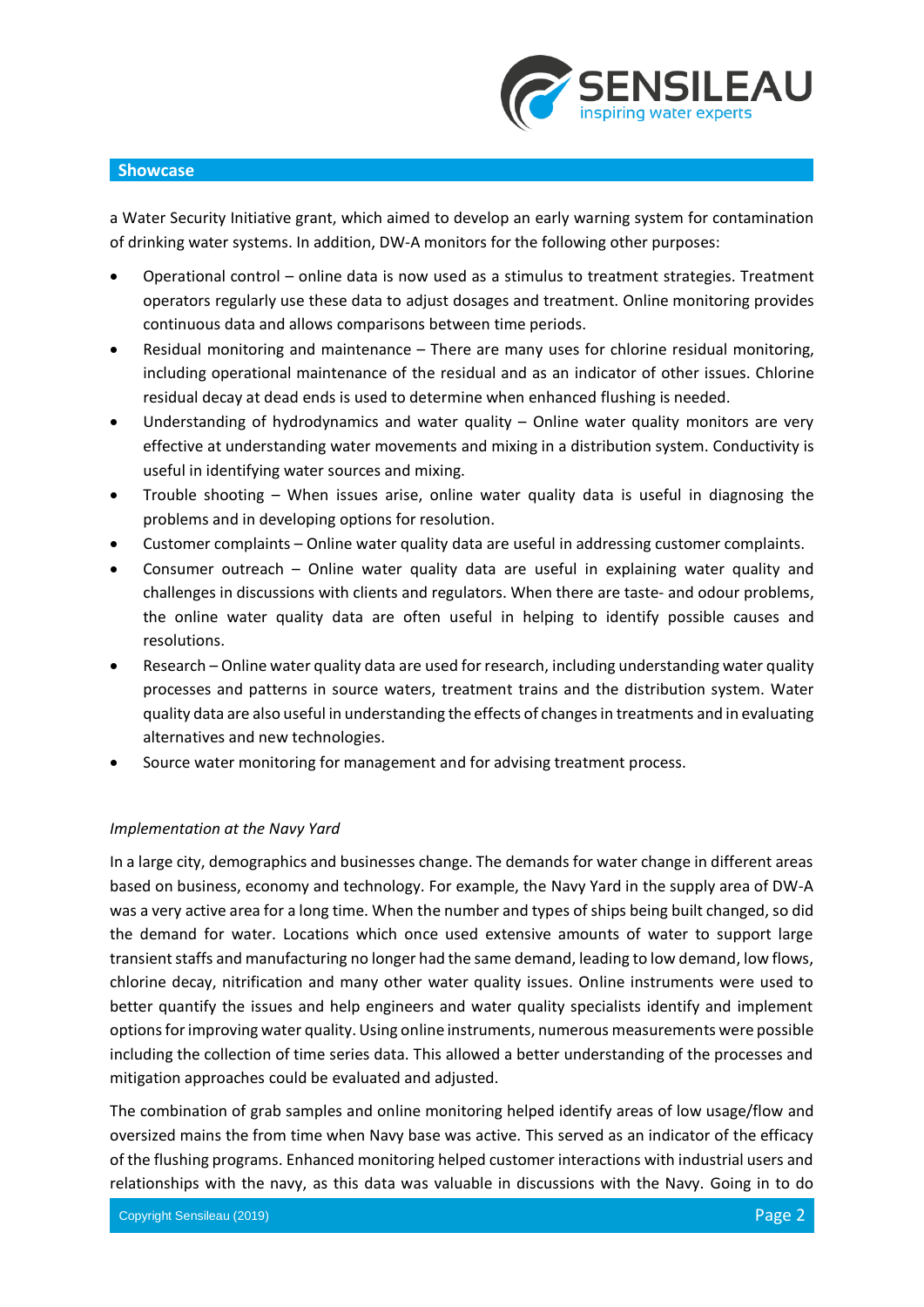

backflow prevention, survey data were helpful in making a case for on-site investigations. The online sensors were used along with the grab samples which are done taken a week. The grab samples had more data, including microbial data. The online data were more comprehensive temporally.

DW-A used the preliminary data collected by sensors as a key component of their Contamination Warning System Demonstration Pilot Project to participate in the US EPA Water Security Initiative. DW-A was able to demonstrate significant detection of water quality issues with online sensor data. Issues with the sensors were rapidly identified and resolved.

# *Development of the monitoring programme*

DW-A'simplementation of online monitoring has occurred through a variety of different programmes. Initially, sensors were deployed for basic monitoring and to improve understanding of the distribution system. Initial attempts were considered a proof of concept that sensors could be used effectively. This phase included review of instruments, communications, SCADA network, software and hardware. The desire was for a system that would be plug and play, i.e. the instruments would be easily installed and integrated. A major concern was identifying where the instruments should and could be installed.

The next phase of development evaluated what uses would be appropriate for the on-line data. Example questions were:

- Would the data be useful for compliance reporting?
- Which groups and individuals could use the data and for what applications?

Initial deployments were done at two locations where the initial testing was done, including evaluation of a variety of instruments and parameters, instrument operating procedures, communications and data evaluation methods.

These first two phases led to data being shared by many groups within the utility, including the bureau of lab services, load control and treatment.

Intense enhancement and improvements in the sensor array were facilitated and required when DW-A became a pilot site for the USEPA Water Security Initiative programme. Expansion of the system led to requirements for the development of standard operating procedures for deployment, maintenance, data analysis and integration. Intense data review and study were required in order to integrate the sensor array with two event detection systems: CANARY (US EPA) and Blue Box (Whitewater Security). These were integrated with data from sampling and analysis, customer complaints, advanced security monitoring and public health surveillance. This integration required detailed scrutiny of the online sensor data and led to significant improvements in instrument deployment, maintenance and data processing.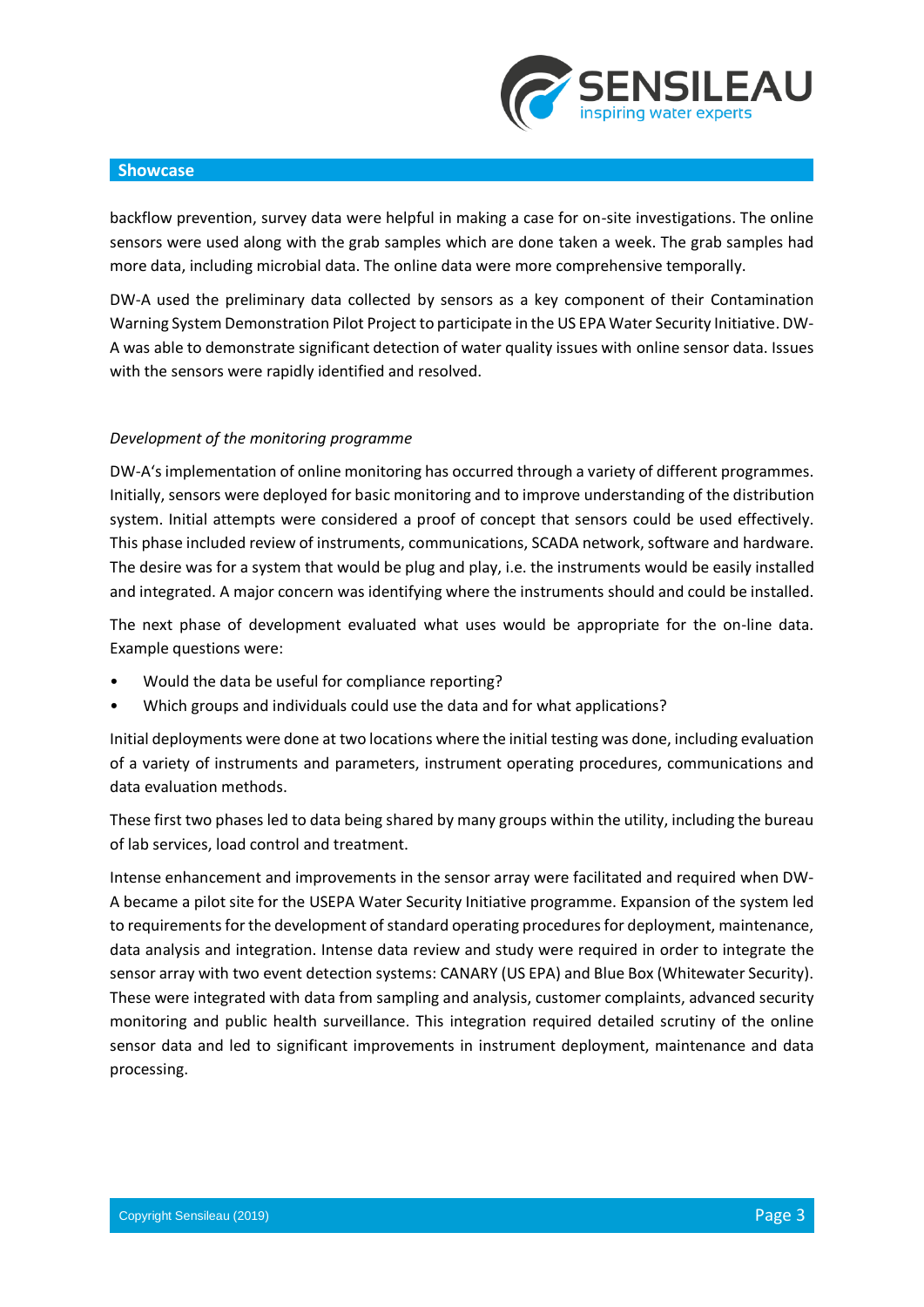

#### *Systems, methods and monitoring instruments*

DW-A has tested a number of instruments as part of their sensor programme. Table 1 lists the sensors that are currently being used. These were selected based on a combination of criteria that include accuracy relative to grab samples and limited requirements for maintenance.

#### **Table 1: Online water quality instruments in use at DW-A**

| Parameter                      | <b>Instrument</b>                     |
|--------------------------------|---------------------------------------|
| <b>Total Chlorine Residual</b> | ATI Q45H/63-2                         |
| Turbidity                      | ATI A15/76                            |
| Conductivity                   | ATI Q45C4-1 4E                        |
| pH                             | ATI Q45R                              |
| ORP                            | ATI Q45                               |
| Temperature                    | PT1000RTD (taken from Chlorine meter) |
| Pressure (sample)              | AST4000A00200P4A0000                  |
| <b>UV254</b>                   | RealTech UV M4100                     |

# **Costs and maintenance**

### *Capital and Operational Costs*

These costs are general estimates. The information hardware costs include at least one server other than the SCADA server.

#### Infrastructure

Start-up costs per instrument: total US\$ 5,300 + US\$ 100/month

Equipment – OnLine WQM: 15K\$

Communications – Hardware: 8K\$ – wireless modem, redundancy 3K\$ Spread spectrum radio (SSR).

Systems integration: 7K\$ (may later decrease to 5K\$). Recurring cost \$100/month (data services)

Plumbing: \$ 1,500

Electrical: \$ 500

Operations and Maintenance: total US\$ 2,370 /month

Reagents buffer replace parts: \$120/month

Staff: 2K\$/month (engineer, project manager, instrument technicians, interns)

Systems integration: 250K\$/year for systems integration contract

#### Transportation: total US\$ 2,950 /month

3 vehicles (SUVs) leases: \$700/month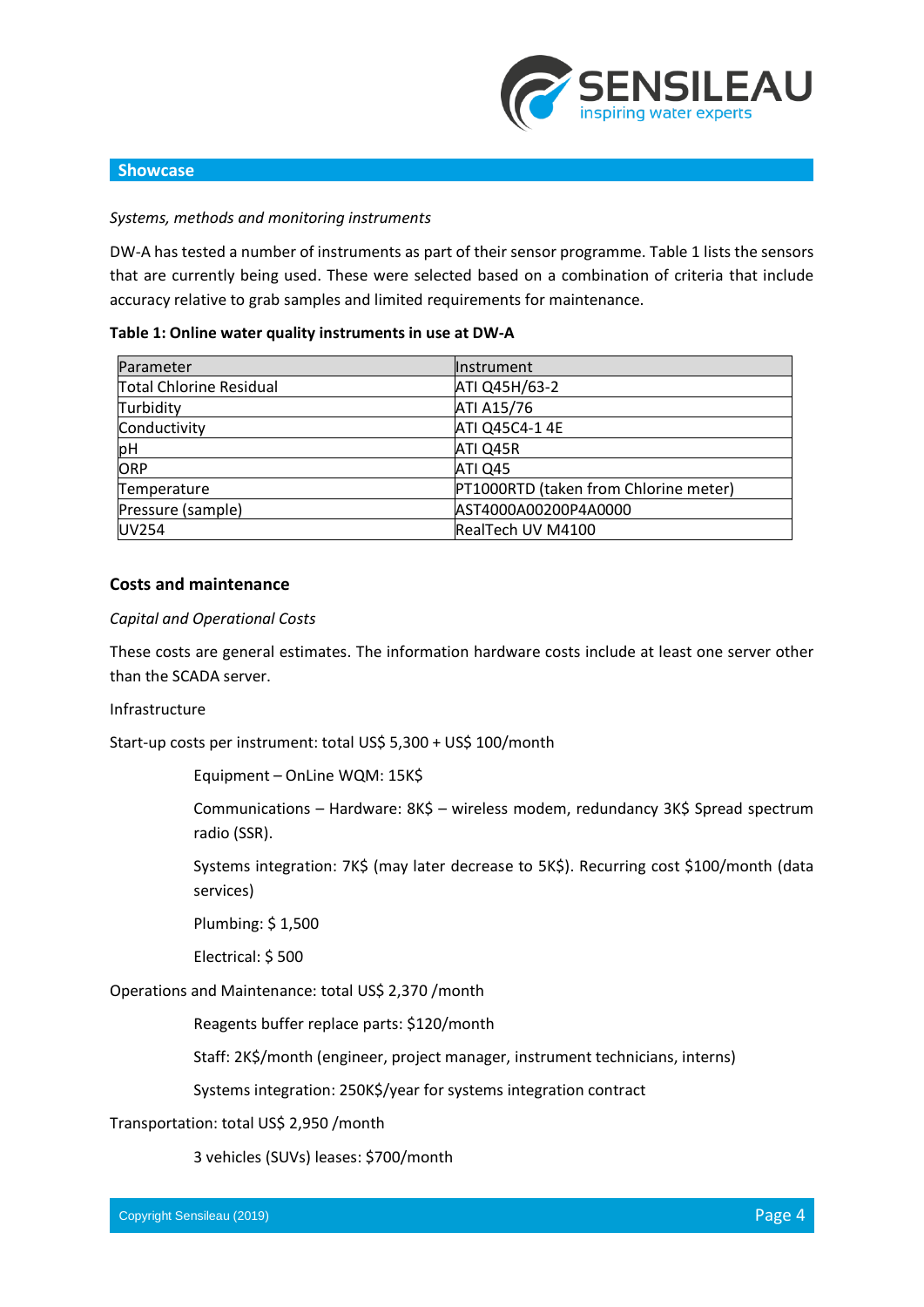

city own: \$1,000/month (2 vehicles)

Fuel/maintenance: \$250/month per vehicle

### Materials and supplies: total US\$ 150k\$ /year

Plumbing fittings, electrical, valves, etc. 60K\$/year

Instrumentation parts and supplies – 90K\$/year

### Software:

Costs for Clear SCADA, data historian (Kisters WISKI) and for event detection were approximately \$500,000. License and maintenance fees for software are approximately 300K\$/Year.

### **Training**

Training costs for the entire on-line monitoring system are approximately  $3 - 10K\$  per year including:

- o Communications
- o Instrument maintenance
- o Conferences
- o Seminars
- o Data processing

# **Data handling**

During the development of the sensor array, DW-A has had an evolving information capture and analysis approach. Initially, the data were received by a Wonderware SCADA system. The data were immediately sent to an in-house proprietary system that stored all of the available data. Data were then transferred to an SQL data historian. As a result of the Contamination Warning System program this information system has been upgraded to Clear SCADA transferring data to a middleware product called WISKI (from Kisters). Sensor data access and analysis are done from the WISKI system.

# **Quality Assurance / Quality Control**

Many options for on-line processing and quality assurance have been considered. Currently, all data are reviewed electronically, outliers are flagged but not removed. Data are reviewed by engineers and the flags are adjusted manually. Flags may be used to exclude data from some analysis, but the decisions are made based on how the data are used.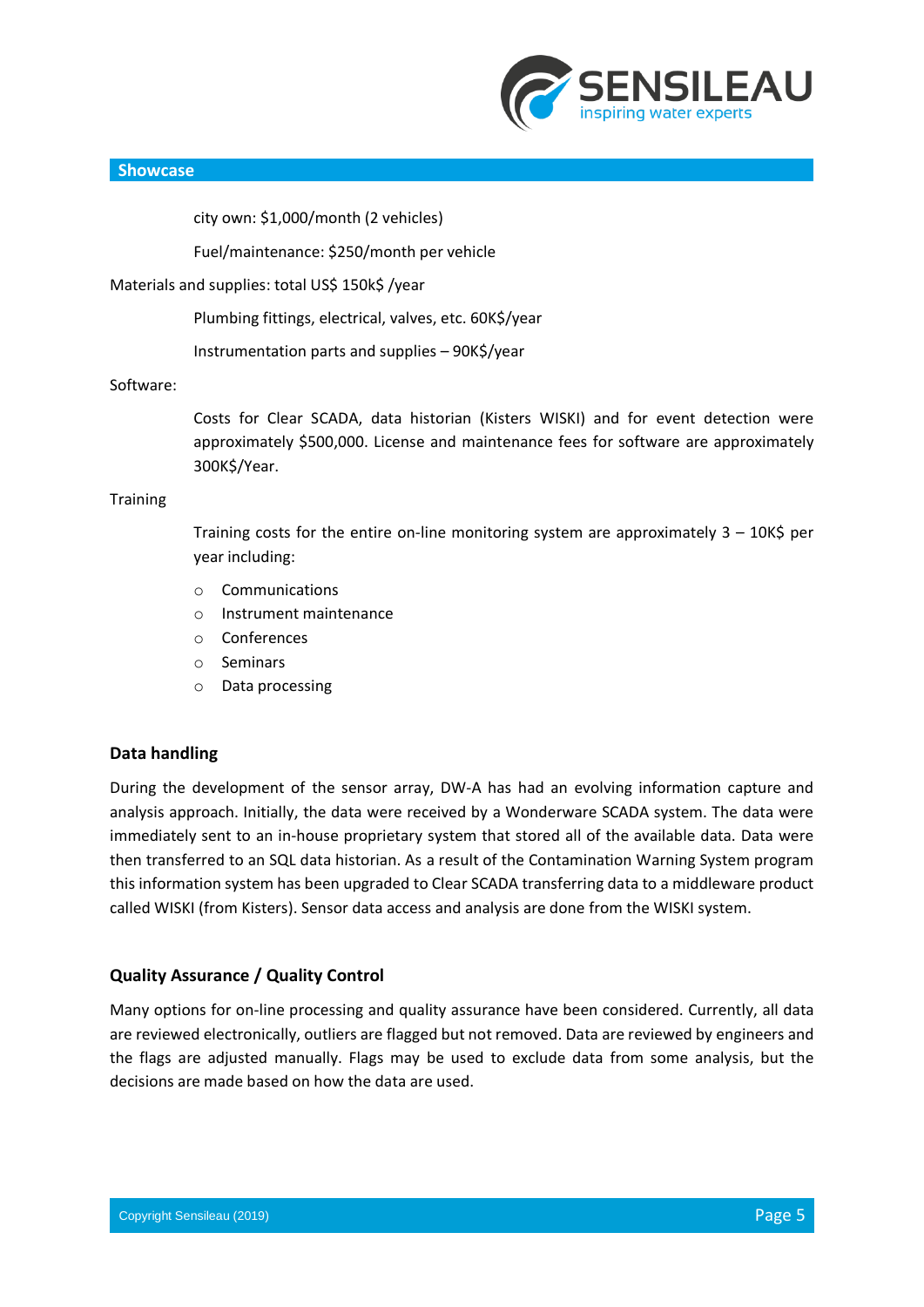

# **Evaluation of successes and limitations**

Monitoring of chlorine residuals has helped identify locations and times where enhanced flushing is needed. It has also helped improve communications and interactions among different departments. By instituting online monitoring and sharing the data with other departments, the bureau of lab services has helped other departments understand the effects of their decisions and actions. For example, the load control group now can see how their operating procedures are impacting water quality.

The original goal of OWQM (online water quality monitoring) was the monitoring of key entry points to the distribution system not controlled by treatment. This needed an approach to monitor infrastructure in the distribution system. Once the key locations (stand pipes and basins) were covered, this network was used to enhance the regulatory grab sample programme. It also led to a review of key grab sample points to better understand the temporal distributions and variability of water quality and to establish a baseline at key locations so an understanding of quality divergence could be developed. For this a baseline was required in order to recognise when the system is not in baseline condition. It is impossible to obtain information with sufficient resolution for this analysis from grab samples alone. In other words, the sensor data was used to develop a continuous snapshot of water quality at each key location.

DW-A is hopeful that reliable sensors will be developed for:

- Microbiological entities like *Cryptosporidium*, *Giardia* and coliforms
- Nitrate and Nitrite

DW-A is exploring the use of UV/VIS spectrophotometer instruments for a wide variety of parameters. These efforts are considered experimental at this point.

A major concern is the difficulty in hiring and retaining trained staff for all aspects of the on-line monitoring programme. Once trained and capable, technicians can find work in other industries with better earning potential.

#### **Lessons learnt & recommendations**

In order to implement a system of this kind, it is important to have the right personnel and contract support. In the past 5 years, DW-A has implemented online sensors at 30 locations in its distribution system. Operation of this array requires a significant team effort that includes staff and contractor support. Initial implementation required cooperation between utility staff and contractors. The selection of a good system integration contractor was an advantage that helped DW-A achieve its goals. The integrator did the initial installations and the integration of the instruments with communications. DW-A senior engineers believe that for an extensive set of online sensors to be used effectively, a team as specified below is required.